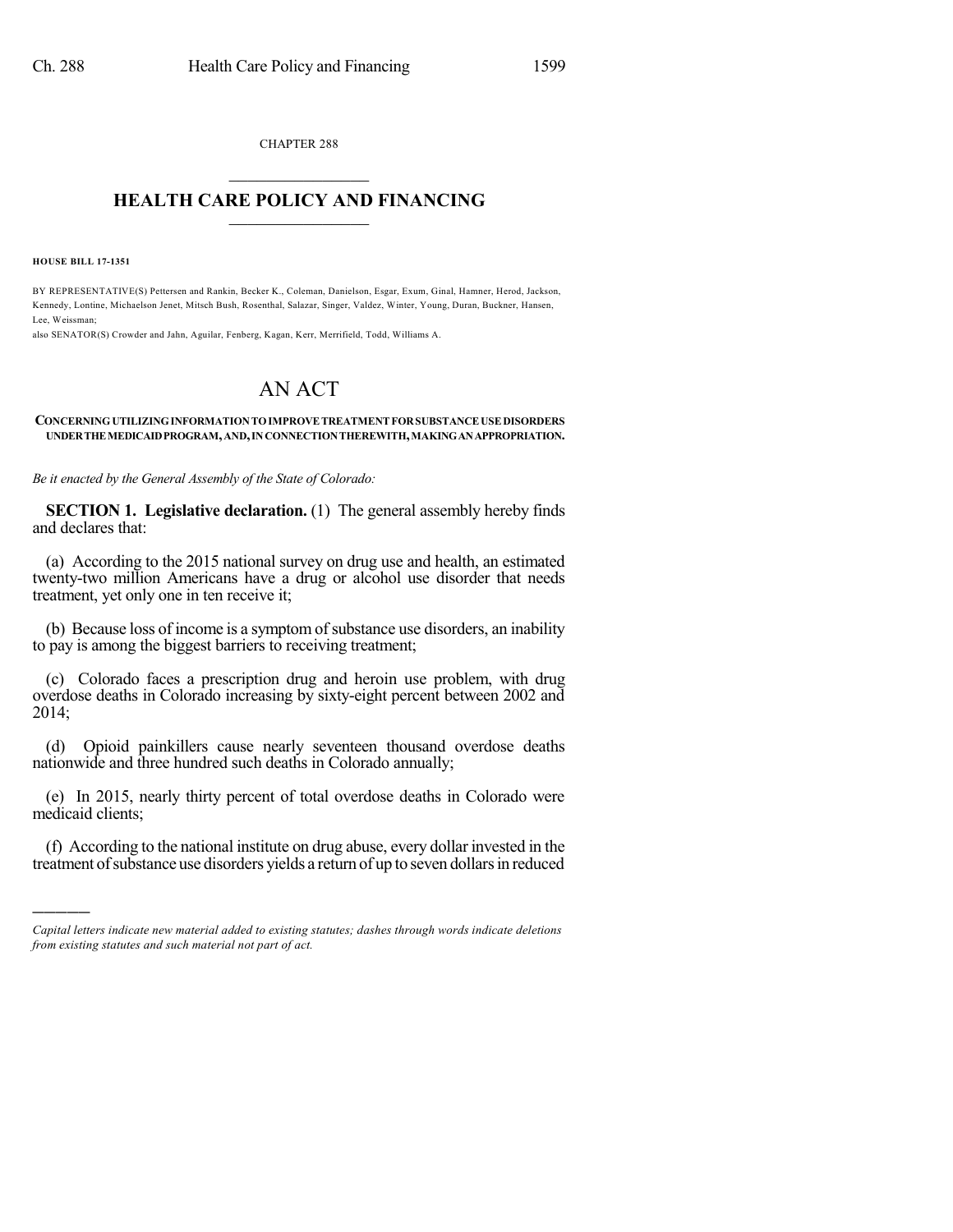drug-related crime and criminal justice costs, and, when health care savings are included, more than a twelve-dollar return on investment; and

(g) States have an option as part of the medicaid program to cover residential and inpatient substance use disorder treatment.

(2) Therefore, the general assembly declares that the department of health care policy and financing and the department of human services should prepare and submit a report to the general assembly concerning treatment options for substance use disorders under the medicaid program.

**SECTION 2.** In Colorado Revised Statutes, **add** 25.5-4-214 as follows:

**25.5-4-214. Feasibility study - residential and inpatient substance use disorder treatment - repeal.** (1) ON OR BEFORE NOVEMBER 1, 2017, THE STATE DEPARTMENT SHALL PREPARE A WRITTEN REPORT WITH ASSISTANCE FROM THE DEPARTMENT OF HUMAN SERVICES' OFFICE OF BEHAVIORAL HEALTH CONCERNING THE FEASIBILITY OF PROVIDING RESIDENTIAL AND INPATIENT SUBSTANCE USE DISORDER TREATMENT AS PART OF THE MEDICAID PROGRAM. IN ADDITION, THE REPORT MUST ALSO INCLUDE AN ANALYSIS OF PROVIDING RESIDENTIAL AND INPATIENT SUBSTANCE USE DISORDER TREATMENT AS A STATE-FUNDED BENEFIT RATHER THAN THROUGH THE MEDICAID PROGRAM.THE STATE DEPARTMENT SHALL SUBMIT THE REPORT TO THE JOINT BUDGET COMMITTEE, THE PUBLIC HEALTH CARE AND HUMAN SERVICES COMMITTEE OF THE HOUSE OF REPRESENTATIVES, THE HEALTH AND HUMAN SERVICES COMMITTEE OF THE SENATE, OR ANY SUCCESSOR COMMITTEES,AND TO ANY LEGISLATIVE STUDY COMMITTEE ADDRESSINGSUBSTANCE USE DISORDER TREATMENT THAT MEETS DURING THE 2017 LEGISLATIVE INTERIM. THE STATE DEPARTMENT SHALL PREPARE A COMPREHENSIVE REPORT, INCLUDING WITHIN THE REPORT INFORMATION PROVIDED BY THE DEPARTMENT OF HUMAN SERVICES, AS WELL AS ANY OTHER SOURCES OF INFORMATION AS DETERMINED BY THE STATE DEPARTMENT.

(2) THE STATE DEPARTMENT SHALL CONSIDER AND REPORT ON THE FOLLOWING:

(a) THE PREVALENCE OF OPIOID ADDICTION AND OTHER SUBSTANCE USE DISORDERS IN COLORADO, INCLUDING DEMOGRAPHIC AND GEOGRAPHIC INFORMATION;

(b) EVIDENCE-BASED BEST PRACTICES FOR THE TREATMENT OF SUBSTANCE USE DISORDERS;

(c) A DESCRIPTION OF RESIDENTIAL AND INPATIENT SUBSTANCE USE DISORDER TREATMENT AND A COMPARISON OF THE TREATMENT COSTS AND ADMINISTRATIVE COSTS OF PROVIDING THE SERVICE UTILIZING MEDICAID DOLLARS OR WITH STATE FUNDING;

(d) THE ELIGIBILITY CRITERIA FOR PUBLICLY FUNDED RESIDENTIAL AND INPATIENT SUBSTANCE USE DISORDER TREATMENT;

(e) RESIDENTIAL AND INPATIENT SUBSTANCE USE DISORDER TREATMENT THAT IS NOT CURRENTLY INCLUDED IN COLORADO'S STATE MEDICAID PLAN BUT THAT MAY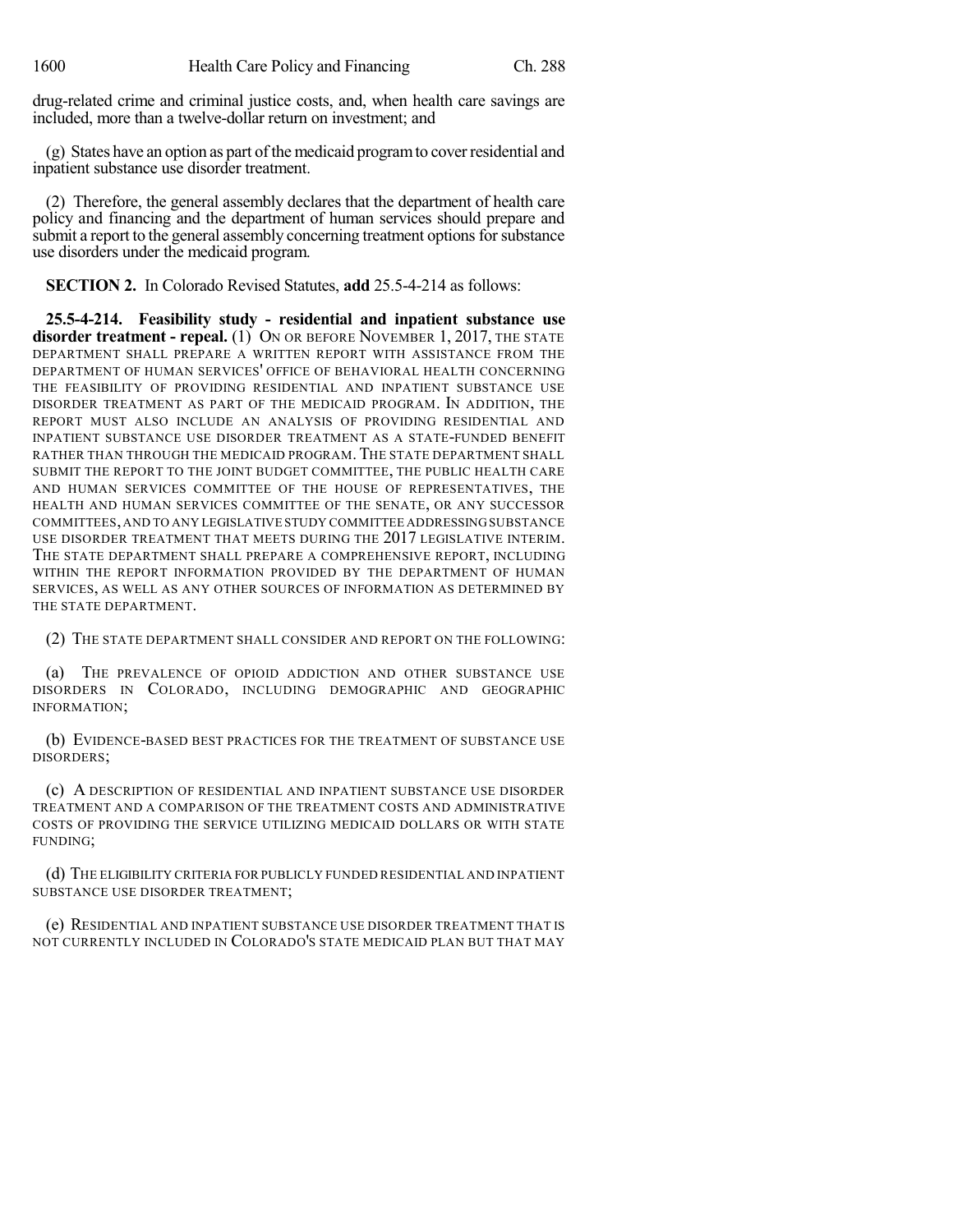BE PROVIDED BY THE STATE AS AN OPTIONAL BENEFIT OR THROUGH A FEDERAL WAIVER;

(f) ANY FEDERAL AUTHORIZATION NECESSARY TO INCLUDE RESIDENTIAL AND INPATIENT SUBSTANCE USE DISORDER TREATMENT AS A BENEFIT UNDER THE MEDICAID PROGRAM OR WAIVER OF FEDERAL RULES THAT WOULD ALLOW FOR EXPANSION OF RESIDENTIAL AND INPATIENT TREATMENT;

(g) AN ESTIMATE OF THE NUMBER OF MEDICAID CLIENTS WHO MAY BE ELIGIBLE FOR THE BENEFIT IF THE BENEFIT WERE INCLUDED AS PART OF THE MEDICAID PROGRAM;

(h) WHETHER FACILITIES CURRENTLY PROVIDING RESIDENTIAL AND INPATIENT SUBSTANCE USE DISORDER TREATMENT IN COLORADO WOULD BE ABLE TO PROVIDE THOSE SERVICES UNDER THE MEDICAID PROGRAM;

(i) AN ESTIMATE OF STATE COSTS ASSOCIATED WITH PROVIDING RESIDENTIAL AND INPATIENT SUBSTANCE USE DISORDER TREATMENT AS PART OF THE MEDICAID PROGRAM;

(j) PUBLISHED RESEARCH RELATING TO OTHER STATE COSTS INCURRED FOR THE MEDICAID PROGRAM AND OTHER PUBLIC ASSISTANCE PROGRAM EXPENSES THAT MAY BE AVOIDED IF RESIDENTIAL AND INPATIENT SUBSTANCE USE DISORDER TREATMENT IS INCLUDED AS PART OF THE MEDICAID PROGRAM;

(k) IFKNOWN,OTHER STATES PROVIDINGRESIDENTIAL AND INPATIENT SUBSTANCE USE DISORDER TREATMENT AS PART OF THE MEDICAID PROGRAM AND THE EXPERIENCES OFTHOSE STATESRELATING TO IMPLEMENTATION,COST,SAVINGS,AND EFFICACY OF RESIDENTIAL AND INPATIENT TREATMENT;

(l) IF KNOWN, THE NUMBER AND COST OF EMERGENCY ROOM VISITS OR HOSPITAL STAYS BY MEDICAID CLIENTS IN COLORADO RELATING TO SUBSTANCE USE DISORDERS;

(m) IF KNOWN,THE NUMBER OF COUNTY LAW ENFORCEMENT CONTACTS RELATED TO PERSONS USINGDRUGS OR ALCOHOL AND THE PERCENTAGE OF PERSONS ENTERING COUNTY JAILS WHO HAVE SUBSTANCE USE DISORDERS; AND

(n) IF KNOWN, STATE AND NATIONAL RESEARCH ON HOW ACCESS TO RESIDENTIAL AND INPATIENT SUBSTANCE USE DISORDER TREATMENT IMPACTS RECIDIVISM AND LAW ENFORCEMENT RESOURCES.

(3) AS PART OF THE REPORT, THE STATE DEPARTMENT AND THE DEPARTMENT OF HUMAN SERVICES SHALL INCLUDE RECOMMENDATIONS TO THE GENERAL ASSEMBLY CONCERNING:

(a) THE TIME FRAME FOR IMPLEMENTATION OF RESIDENTIAL AND INPATIENT SUBSTANCE USE DISORDER TREATMENT AS A BENEFIT UNDER THE MEDICAID PROGRAM, AS WELL AS ANY OTHER BENEFIT PLANNING OR IMPLEMENTATION CONSIDERATIONS;